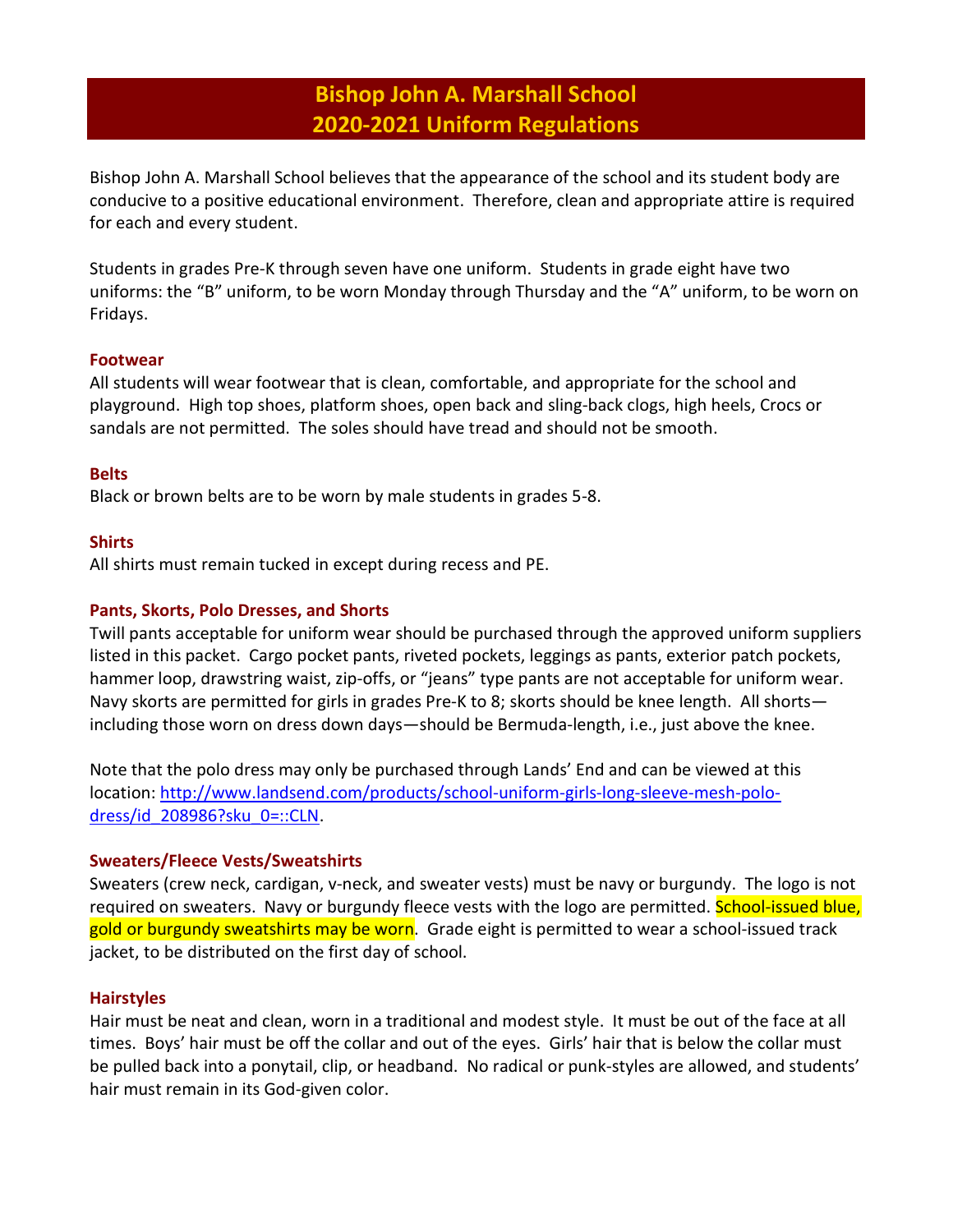#### **Jewelry**

No earrings for boys. Girls may wear one earring in each ear traditionally placed in the earlobe. Hoop or dangling earrings are not allowed. Additionally, no necklaces or chokers except for religious medals or crosses are allowed.

#### **Miscellaneous**

No body piercing, perfume, glitter, tattoos, or makeup is permitted. Nail polish must be light or clear only.

#### **Note**

Students who are out of uniform will receive a verbal warning. After the initial warning, students who are out of uniform will be issued a Uniform Infraction Sheet, which includes incremental consequences. Please understand: it is your responsibility as parents to make sure that your child is in uniform before he or she gets into the car in the morning.

The designated school uniform for your child's grade, as listed below on the following pages, should be purchased through the approved uniform suppliers listed below:

| French Toast<br>1-800-373-6248                                                 | www.frenchtoast.com |
|--------------------------------------------------------------------------------|---------------------|
| JCPenney<br>1-800-322-1189                                                     | www.jcpenney.com    |
| Lands' End<br>800-963-4816<br>Logo # 9947720K<br>Preferred school #9000-4158-3 | www.landsend.com    |

\*\*\*\*\*\*\*\*\*\*\*\*\*\*\*\*

# PRE-KINDERGARTEN (one uniform)

#### Boys

Burgundy polo shirt with logo (short and/or long sleeve) Navy sweatpants Navy twill shorts with hook or elastic waist White or navy socks

# Girls

Burgundy polo shirt with logo (short and/or long sleeve) Navy sweatpants Navy twill shorts with hook or elastic waist Navy twill skort Navy polo dress – logo optional (purchased only from Lands' End) White or navy socks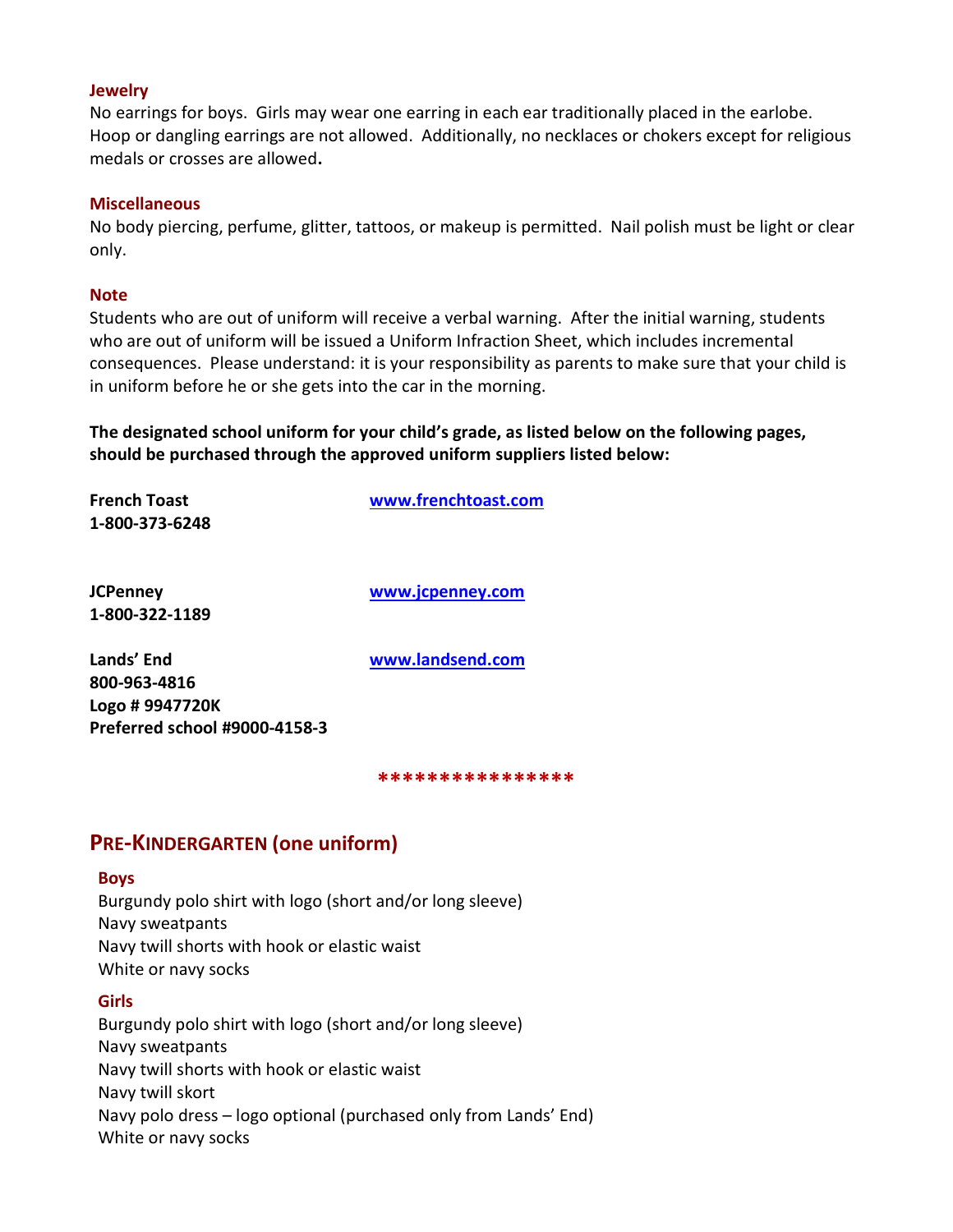# KINDERGARTEN (one uniform)

#### Boys

Burgundy polo shirt with logo (long and/or short sleeve) Navy twill pants with hook or elastic waist Navy shorts with hook or elastic waist White or navy socks

# Girls

Burgundy polo shirt with logo (long and/or short sleeve) Navy twill pants with hook or elastic waist Navy shorts with hook or elastic waist Navy twill skort Navy polo dress – logo optional (purchased only from Lands' End) Navy leggings (only to be worn in place of tights) White or navy socks

# GRADE 1 THROUGH GRADE 7 (one uniform)

### Boys

Burgundy polo shirt with logo (long and/or short sleeve) Navy twill pants Navy twill shorts White or navy socks

# (Grade 1 through Grade 7 continued)

#### **Girls**

Burgundy polo shirt with logo (long and/or short sleeve) Navy twill pants Navy twill shorts Navy twill skort Navy polo dress – logo optional (purchased only from Lands' End) Navy leggings (only to be worn in place of tights) White or navy socks

# Grade 8 (two uniforms)

#### **Uniform "B" (Monday-Thursday)**

#### Boys

Burgundy polo with logo (long and/or short sleeve) Khaki twill pants Khaki twill shorts School-issued track jacket (optional) White or navy socks (continued next page)